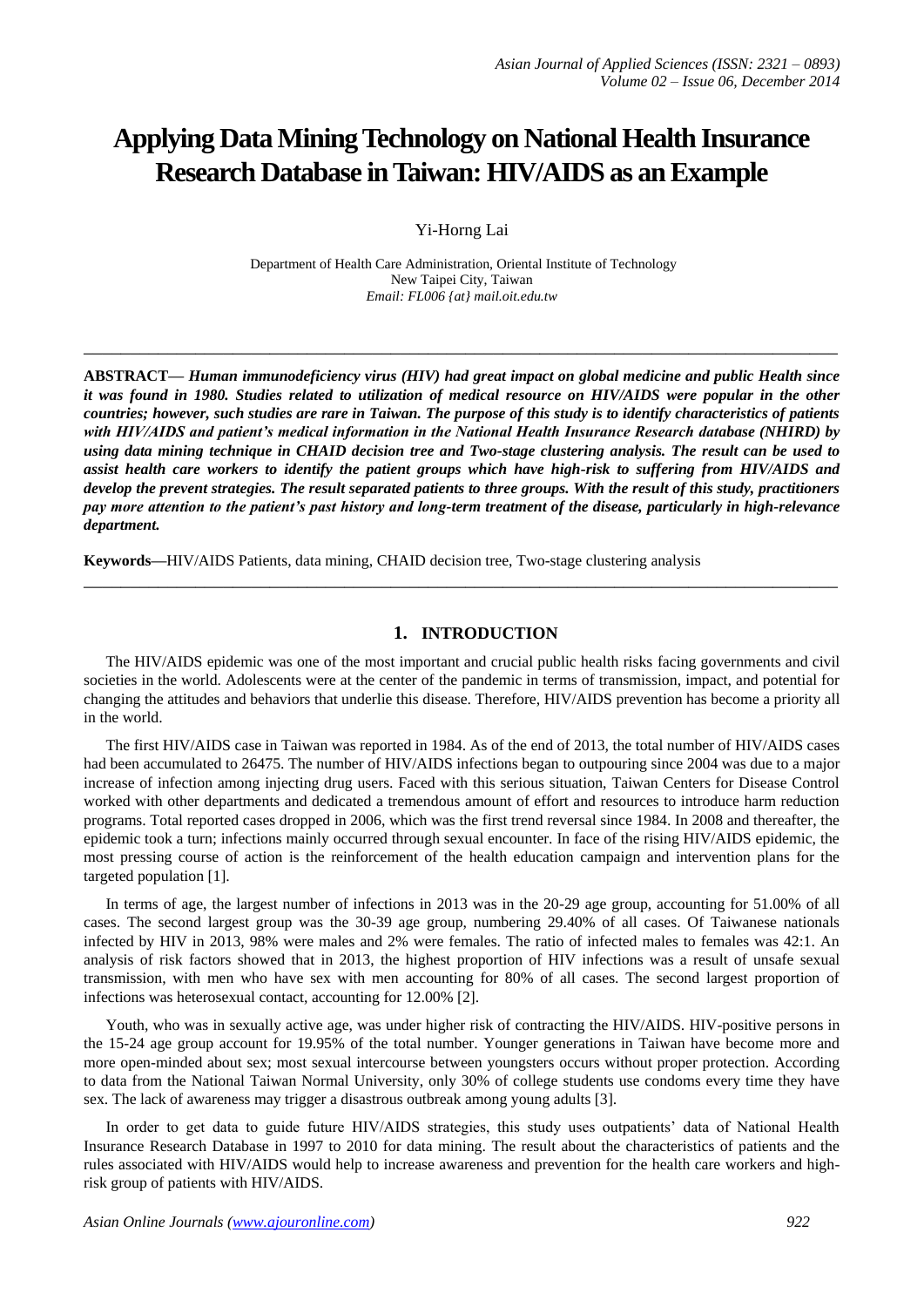## **2. METHODOLOGY**

#### *2.1. Research Framework*

Cross Industry Standard Process for Data Mining (CRISP-DM) was proposed by DaimlerChrysler, SPSS, and NCR in 1996. It was an industry and tool-neutral data mining process model. So this study adapts CRISP-DM to be the process model to this study.

The sequence of the CRISP-DM phases was not strict. It was always need moving back and forth between different phases. It depend on the result of each phase which phase, or which particular task of a phase, that has to be performed next. The arrows indicate the most important and frequent dependencies between phases. The outer circle in the figure symbolizes the cyclic nature of data mining itself.

## *2.2. Research Tools*

Recently, most of business information has been computerized, through the appropriate model and calculation, this valuable information can help companies to understand trends and improve decision-making quality. However, the evergrowing amount of data cause the difficulty in the used of artificial to analysis information, so the market of automatic analysis software that can automatically retrieve large amounts of data to useful knowledge (such as knowledge discovery and data mining) developed rapidly. In recent years, there are more used in the experiment and research [4].

Recently, there are many famous data mining software such as SAS Enterprise Miner, WEKA, and Microsoft SQL Server. This study adapted IBM SPSS Modeler 14.1 to be the data mining tool in this study. This computer software can access, organize, and model all types of data from within a single intuitive visual interface. Build reliable models and deploy results quickly to meet business goals. Collaboration capabilities boost user productivity, and server-based options dramatically increase scalability and performance. Clementine provides several models and can mix the models. Clementine also combine with CRISP-DM, so user can understand models and trends more easily, then become the leader of data mining field. The IBM SPSS Modeler data mining interface was as Figure 1.



**Figure 1**: IBM SPSS Modeler Data Mining Interface

## *2.3. Research Data*

According to CRISP-DM, the first step of data mining is business understanding, which is the base of solving problems. Data mining is based on domain knowledge to find problems, and using computer techniques to explore the relationship between data to solving problems and knowing the trends. So it needs to understanding depth to the problems that to continue next steps. After define the target, it would be selected related data based on the target. Through the selection of proper information, the computer could build the correct data model.

This study used Bureau of National Health Insurance reported data (NHIRD) between 1997 and 2010 to be the research data. The purpose of this study was exploring the relationship between HIV/AIDS patients and their characteristic. The subjects are the patients suffering from HIV/AIDS (first three ICD-9-CM is "042") and using NHI to get medical treatment. The out-patient prescription and treatment data (CD), insurance identity data (ID), and the basic data of medical institutions (HOSB) in the sample data system to analysis health care information.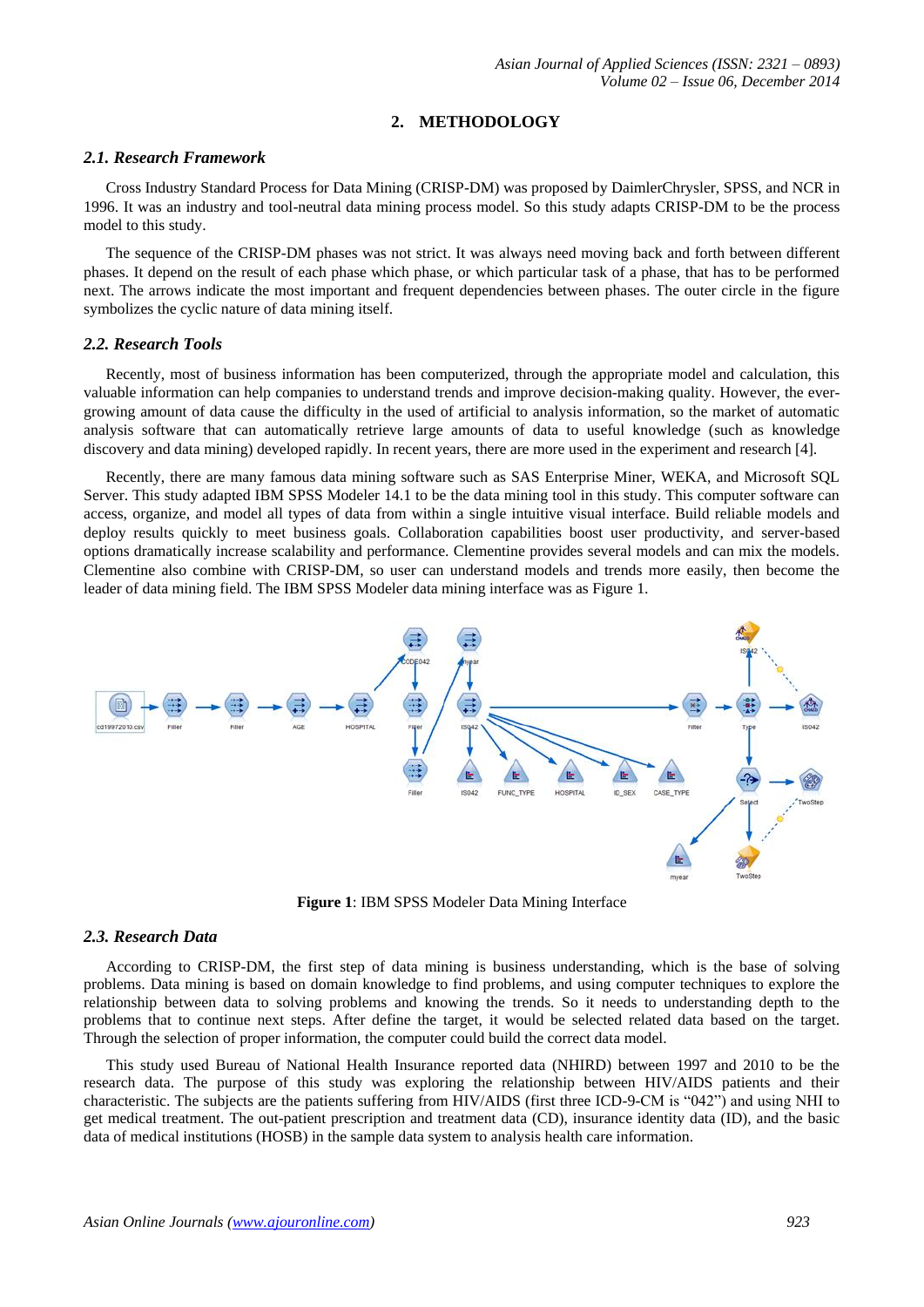# **3. RESULTS**

## *3.1. Data Understanding*

This study use Bureau of National Health Insurance reported data (NHIRD) between 1997 and 2010 to be the research data. The subjects were the patients suffering from HIV/AIDS (first three ICD-9-CM is "042") and using NHI to get medical treatment. This study selected the out-patient prescription and treatment data (CD) and insurance identity data (ID) in the sample data system to analysis health care information.

There were 1001272 patients in this study. There were about 236730016 cases in CD and 46200 cases are HIV/AIDS patients. It would be joined ID to CD by subject's personal ID, and the result becomes the initial table for data mining. The next step of the stage is removing the unrelated fields, such as drug code, card number, insurance date, and apply date.

## *3.2. Data Analysis*

This study use STATA 13 and IBM SPSS Modeler 14.1 data audit to show the data distribution of patients with HIV/AIDS.

## *3.2.1. Data analysis of Patients with HIV/AIDS*

The mean of patients' age was 40.92, and S.D. was 423.76 in 2010. This study used STATA 13 data audit to show the data distribution of HIV/AIDS patients as shown as Table 1 and Table 2.

| <b>Table 1:</b> The data distribution of patients |        |         |               |
|---------------------------------------------------|--------|---------|---------------|
| Variable                                          |        |         | $\frac{6}{9}$ |
| <b>Sex</b>                                        | Female | 504961  | 50.43         |
|                                                   | Male   | 496311  | 40.57         |
| <b>HIV/AIDS</b>                                   | Yes    | 866     | .09           |
|                                                   | No     | 1000406 | 99.91         |
| Total                                             |        | 1001272 | 100.00        |

**Table 1:** The data distribution of patients

| Variable        |                                            | N         | $\frac{6}{6}$ |
|-----------------|--------------------------------------------|-----------|---------------|
| <b>HIV/AIDS</b> | Yes                                        | 22839     | .01           |
|                 | N <sub>0</sub>                             | 191146128 | 99.99         |
| <b>Sex</b>      | Female                                     | 106754671 | 55.84         |
|                 | Male                                       | 84265805  | 44.08         |
|                 | Unknown                                    | 148491    | .08           |
| Case type       | Common western medicine (01)               | 60854096  | 31.83         |
|                 | Other western medicine (09)                | 54225850  | 28.37         |
|                 | Chronic of western medicine (04)           | 27388425  | 14.33         |
|                 | Other dentist medicine (19)                | 15076868  | 7.89          |
|                 | Others                                     | 33623728  | 17.58         |
| Hospital        | Private clinics (35)                       | 98478272  | 51.51         |
|                 | Foundation hospital (11)                   | 16941728  | 8.86          |
|                 | Traditional Chinese medicine hospital (38) | 16708827  | 8.74          |
|                 | Private Hospitals (15)                     | 16608830  | 8.69          |
|                 | Private dental clinic (37)                 | 14462022  | 7.57          |
|                 | Others                                     | 27969288  | 14.63         |
| Department      | General Medicine (00)                      | 23157546  | 12.11         |
|                 | Family Medicine (01)                       | 20888745  | 10.93         |
|                 | Traditional Chinese medicine (60)          | 18999223  | 9.94          |
|                 | Internal Medicine (02)                     | 18946747  | 9.91          |
|                 | Otolaryngology (09)                        | 17392249  | 9.10          |
|                 | Others                                     | 91784457  | 48.01         |
| Total           |                                            | 191168967 | 100.00        |

**Table 2:** The data distribution of patients in Outpatient department

In Table 3, Human immunodeficiency virus (HIV) disease that 85.45% of HIV/AIDS patients are unspecified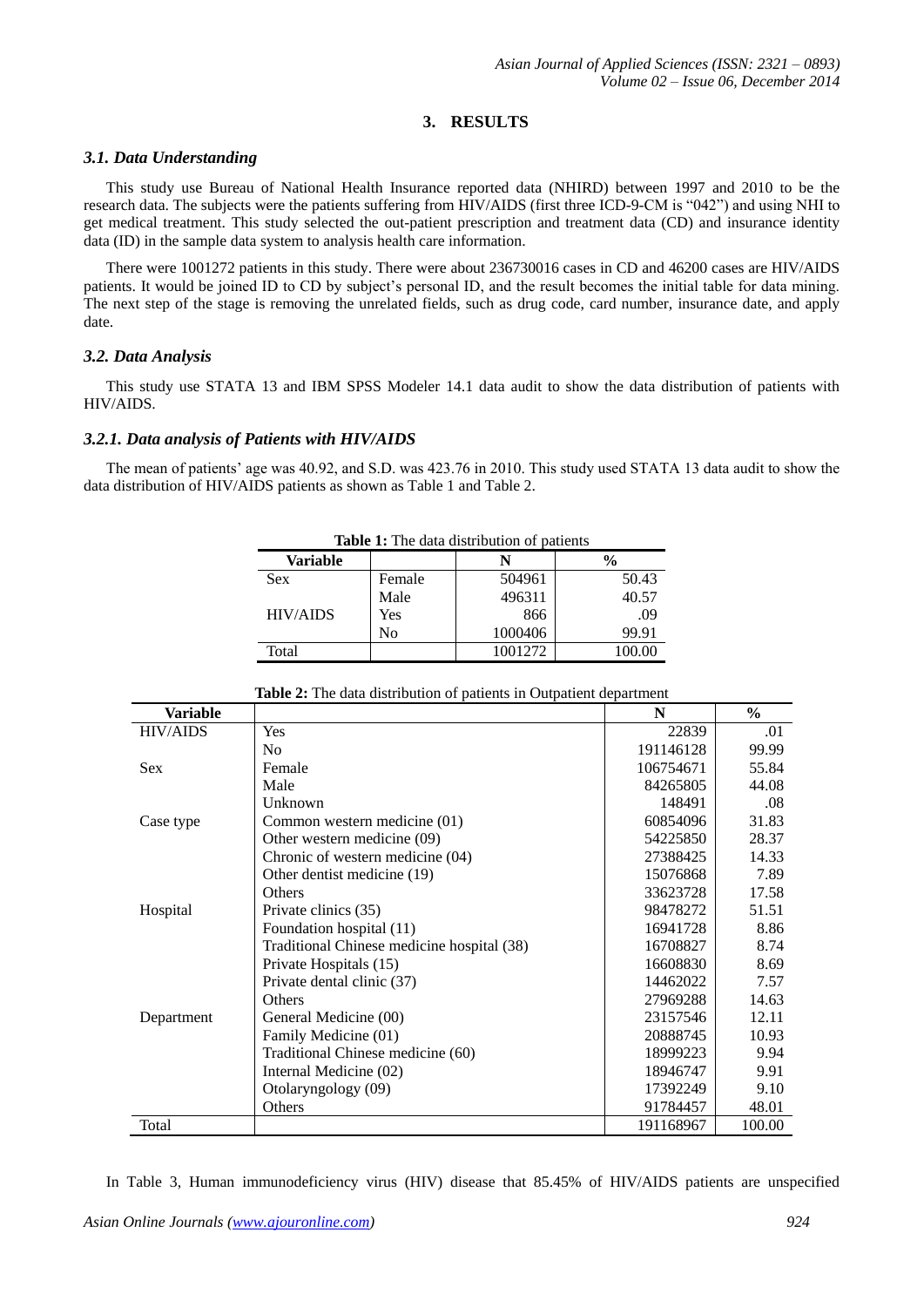HIV/AIDS.

| Code  | <b>Code Type</b>                                 | N   | $\frac{0}{0}$ |
|-------|--------------------------------------------------|-----|---------------|
| 042   | <b>HIV</b> disease                               | 740 | 85.45         |
| 042.0 | HIV infection with specified infections          | 28  | 3.23          |
| 042.1 | HIV infection with other specified infections    |     | .12           |
| 042.2 | HIV infection with specified malignant neoplasms |     | .00           |
| 042.9 | Acquired immunodeficiency syndrome, unspecified  | 97  | 11.20         |
| Total |                                                  | 866 | 100.00        |

Table 3 HIV/AIDS type and percentage

In Table 4 and Figure 2, shows the cases were increasing in 1997 and 2010, and hit the peak in 2010.

| 0.000 |              |               |  |
|-------|--------------|---------------|--|
| Year  | <b>Cases</b> | $\frac{0}{0}$ |  |
| 1997  | 60           | .26           |  |
| 1998  | 136          | .60           |  |
| 1999  | 390          | 1.71          |  |
| 2000  | 413          | 1.81          |  |
| 2001  | 589          | 2.58          |  |
| 2002  | 764          | 3.35          |  |
| 2003  | 1002         | 4.39          |  |
| 2004  | 1265         | 5.54          |  |
| 2005  | 1439         | 6.30          |  |
| 2006  | 2585         | 11.32         |  |
| 2007  | 2941         | 12.88         |  |
| 2008  | 3192         | 13.98         |  |
| 2009  | 3757         | 16.45         |  |
| 2010  | 4306         | 18.85         |  |
| Total | 22839        | 100.00        |  |

#### **Table 4:** The trend of HIV/AIDS

## *3.3. Model Introduction*

After data pre-processing, data table has become appropriate data sets for this study. CHAID decision tree and two steps clustering analysis would be applicate as approach to perform this research.



**Figure 2:** The Trend of the Type of Sepsis (unit: cases)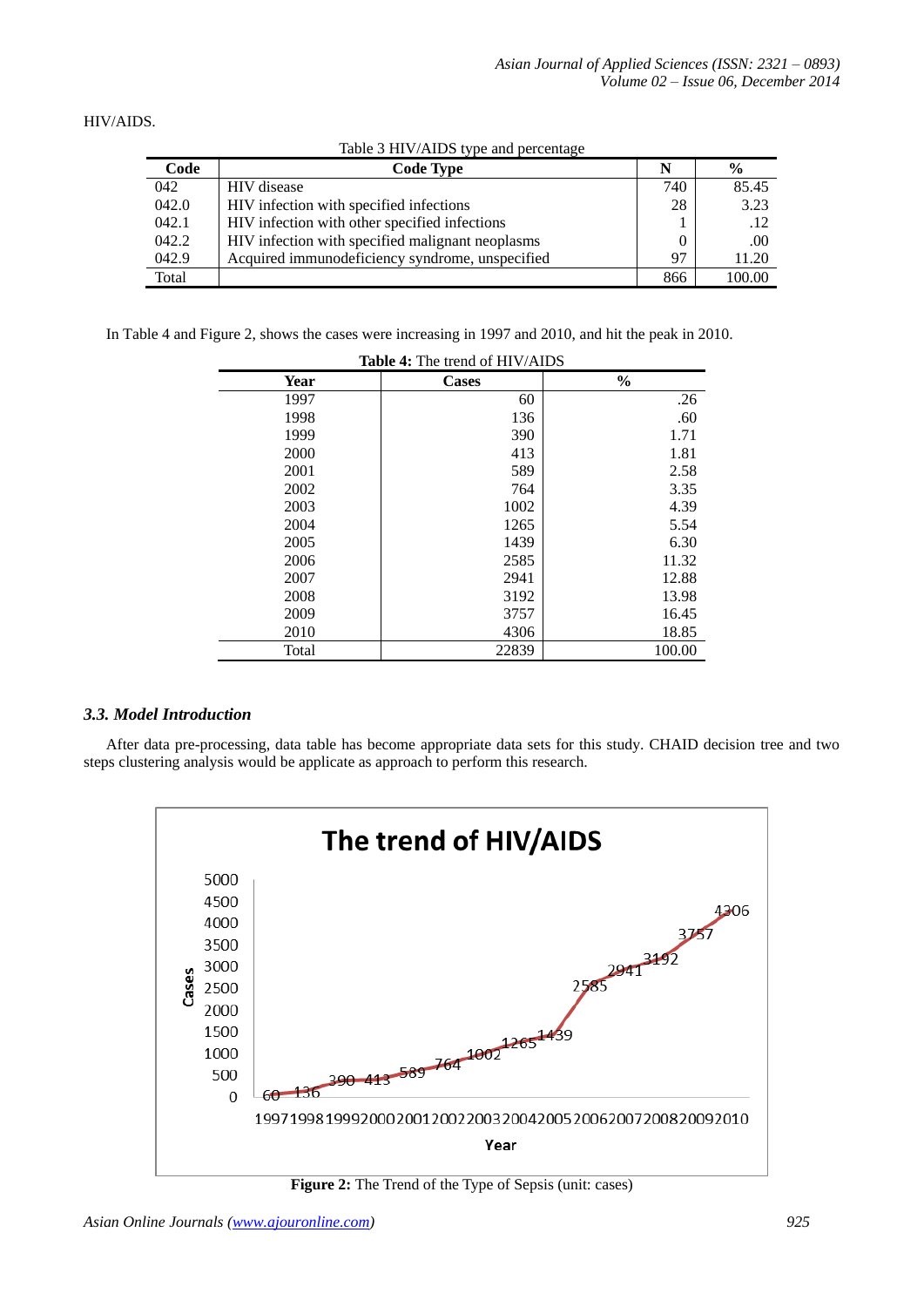#### *3.3.1. Decision Tree*

Decision tree is a classification that can generalize rules from result. These rules are very important factor to affect data categorizing. Because our dataset have numerous field so that if input to clustering analysis immediately may clustering analysis produce bad result that could not determine which filed are related to HIV/AIDS patients. Therefore, in this research, it could be determined which fields are representative that aid with CHAID decision tree which it is good at handle set value.

According to the result of data mining in this research with application of IBM SPSS Modeler CHAID, the decision tree was with depth 4. Furthermore, the discrimination for each fields were as shown in Table 5.

However, it had set value of pruning severity and stop branching when amount of records within a branch is less than 100 so that may not find some fields in the tree. According the result, it could be eliminated AGE and ID\_SEX.

| <b>Table 5:</b> CHAID discrimination power |                             |  |  |
|--------------------------------------------|-----------------------------|--|--|
| Field                                      | <b>Discrimination power</b> |  |  |
| AGE                                        |                             |  |  |
| ID SEX                                     |                             |  |  |

#### *3.3.2. Clustering Analysis*

The study used two-stage clustering as our clustering analysis approach. Two-stage clustering was combined hierarchical clustering and non-hierarchical clustering. First, to use Ward's methods for determine number of clusters. The Wards's methods, also known as Minimum Variance Method, treated every data point as a group, then merged any two cluster or data point into one cluster by estimate change of variance and select the least one if merged closer cluster or data point This method can judge suitable number of clusters according to clustering coefficient. The second stage is further to cluster by K-means which are hierarchical clustering on the result of first stage.

The results were shown in Table 6. For these patients with HIV/AIDS, the discrimination power of CASE\_TYPE, FUNC TYPE, and HOSPITAL was 1, ID\_SEX was .50, and AGE was .06.

There were 8696 cases in Cluter-1 group, accounted for 38.10% of all cases. The average of age was 38.36. 99.70% of them were Case of HIV. 97.90% of them were in the department of infectious diseases. 52.50% of them were in public hospital. 89.20% of them were male. There were 7608 cases in Cluter-2 group, accounted for 33.40% of all cases. The average of age was 39.82. 54.30% of them were case of HIV. 32.80 of them were in the medical department. 37.10% of them were in public medical school hospital. 91.70% of them were male. There were 6493 cases in Cluter-3 group, accounted for 28.50% of all cases. The average of age was 38.41. 100.00% of them were case of HIV. 100.00 of them were in the department of infectious diseases. 55.20% of them were in Private medical school hospital. 100.00% of them were male.

| <b>Table 6:</b> Clustering analysis result |                                       |                            |                           |                            |
|--------------------------------------------|---------------------------------------|----------------------------|---------------------------|----------------------------|
|                                            | <b>Discrimination</b><br><b>Power</b> | Cluster-1                  | Cluster-2                 | Cluster-3                  |
| Size                                       |                                       | 8696                       | 7608                      | 6493                       |
|                                            |                                       | $(38.10\%)$                | $(33.40\%)$               | $(28.50\%)$                |
| <b>CASE TYPE</b>                           | 1.00                                  | Case of HIV                | Case of HIV               | Case of HIV                |
|                                            |                                       | $(99.70\%)$                | $(54.30\%)$               | $(100.00\%)$               |
| FUNC_TYPE                                  | 1.00                                  | <b>Infectious Diseases</b> | <b>Medical Department</b> | <b>Infectious Diseases</b> |
|                                            |                                       | $(97.90\%)$                | (32.80)                   | $(100.00\%)$               |
| <b>HOSPITAL</b>                            | 1.00                                  | Public Hospital            | Public medical            | Private medical            |
|                                            |                                       | $(52.50\%)$                | school hospital           | school hospital            |
|                                            |                                       |                            | $(37.10\%)$               | $(55.20\%)$                |
| <b>ID SEX</b>                              | .50                                   | Male                       | Male                      | Male                       |
|                                            |                                       | $(89.20\%)$                | $(91.70\%)$               | $(100.00\%)$               |
| AGE                                        | .06                                   | 38.36                      | 39.82                     | 38.41                      |

## *3.4. Result of Data Mining*

Based on the result of CHAID decision tree, it could find that age and sex play an important role in the classification